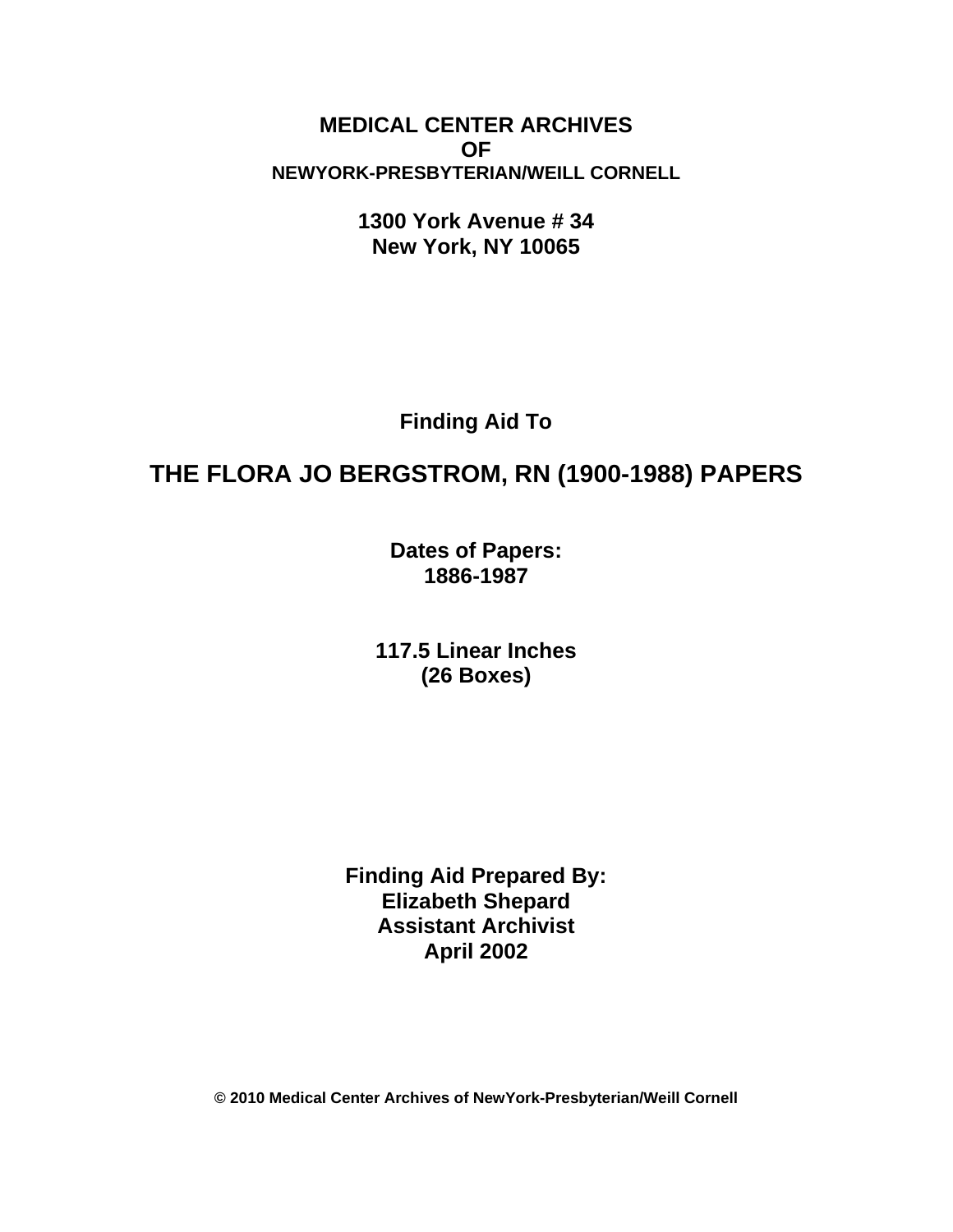#### **NOTE OF PROVENANCE:**

Flora Jo Bergstrom gave the records to the archives in 1986-1987.

#### **BIOGRAPHICAL NOTE:**

Flora Jo Bergstrom was born on January 6, 1900 in St. Louis, MO. Living in New York City at the start of World War I in 1915, she was appointed the Captain of the Infantry for the National Women's League of Self Defense (later called the Women's Military Reserve). After the US joined the War in the fall of 1917, she went to work at the Bethlehem Steel Company in Bethlehem, PA as a file clerk and timekeeper. After the war, she returned to New York. In 1919, she developed osteomyelitis, a crippling disease, in her left leg. Although she suffered with her illness her entire life, she was able at times to walk with cane/crutches, even dance and ice skate. It was while she was a patient at the New York Hospital that she developed an interest in nursing. She was admitted to the New York Hospital Training School for Nurses in 1924, graduating in 1927. She worked as a Nursery Supervisor and Assistant Floor Supervisor at the Lying-In Hospital in 1927. From 1928-1932, she was an Assistant Director of Nursing at the Lying-In Hospital. After the New York Hospital-Cornell Medical Center was organized in 1932, she became the first Librarian of the Lydia E. Anderson Library for the Cornell University-New York Hospital School of Nursing. She retired from that position in September 1, 1949 because of her illness.

She was the Faculty Advisor for the Blue Plaidette and also worked on the Blue Plaid, Pulse and Alumnae News publications.

During her spare time, she enjoyed sending clippings and writing to various celebrities including Jimmy Stewart. She enjoyed the circus, rodeo, theater, and photography as evidence of her papers.

She died on June 6, 1988.

# **SCOPE AND CONTENTS NOTE:**

The collection is divided into eight series: Cornell University-New York Hospital School of Nursing (1926-1987); Lydia E. Anderson Library (1924-1949); Lying-In Hospital (1928-1986); New York Hospital (1936-1981); Cornell University Medical College (1932-1987); Nurses at War (1911-1980); Personal Correspondence (1917-1984); and Miscellaneous (1886-1978). Her photograph collection was removed from the papers and not included in this finding aid.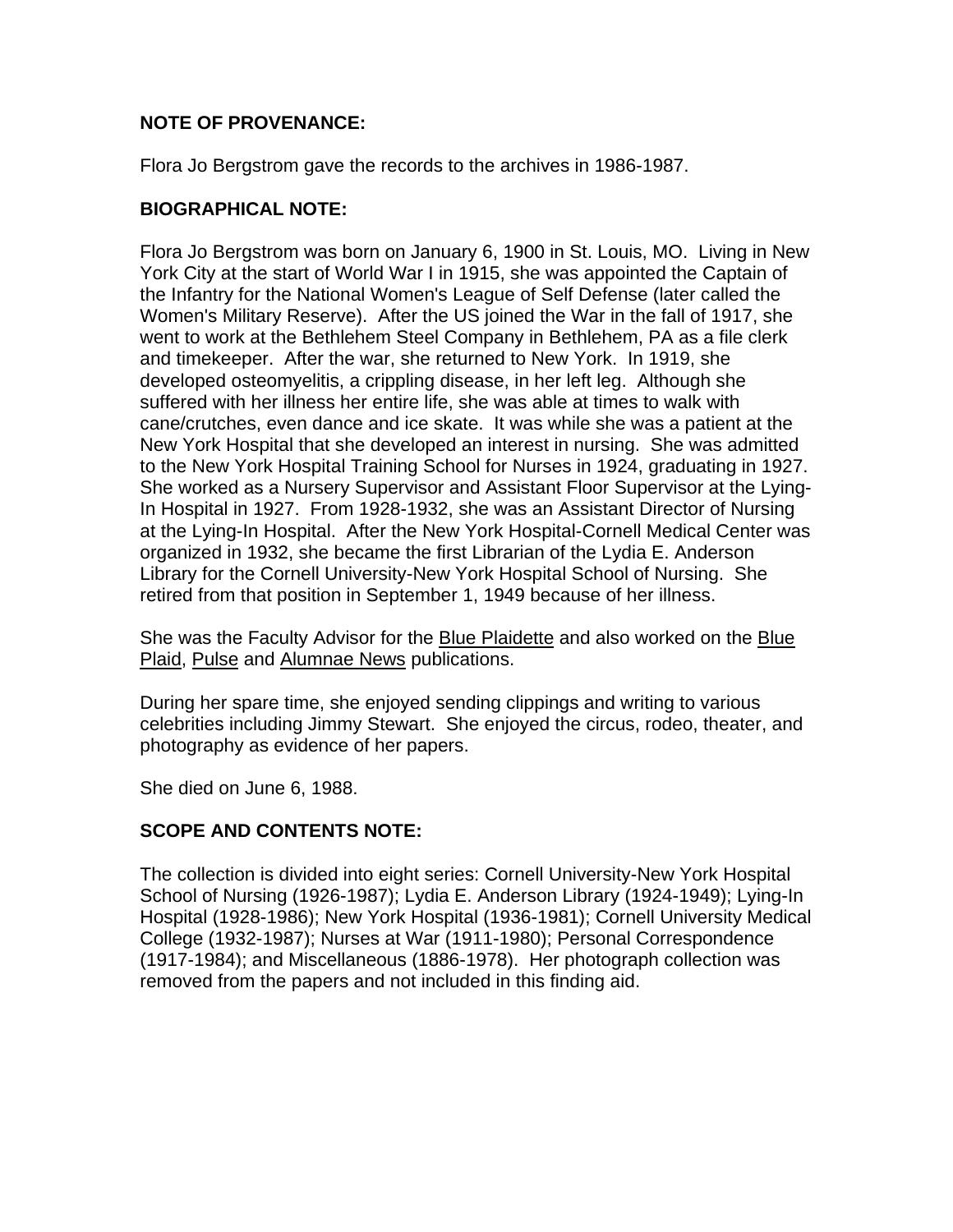### **Series I: Cornell University-New York Hospital School of Nursing (1926- 1987)**

This series, arranged alphabetically by subject, contains information on the School of Nursing alumnae association, graduate lists, invitations and programs to school events, and Bergstrom's recollections of the school. It also contains her correspondence with staff and former students of the nursing school including Muriel Carbery, Bessie Parker, Martha Webb Price, Phoebe Spicer, Margaret Taylor, Mary Pelley Taylor, and Mary Vroom. Correspondence related to her activities with the Blue Plaid and Alumnae News is also included. In addition, a draft and notes for a publication, Nightingale All by Louise Cady is contained in the files.

# **Series II: Lydia E. Anderson Library (1924-1949)**

This series, arranged alphabetically by subject, consists of accounts, correspondence and general information on the Lydia E. Anderson Library for the Cornell University-New York Hospital School of Nursing. It also includes minutes and materials for the Library Committee, 1932-1946.

# **Series III: Lying-In Hospital (1928-1986)**

This series, arranged alphabetically by subject, comprises of annual dinner programs, correspondence with former staff and Bergstrom's recollections. In addition, a scrapbook is included.

# **Series IV: New York Hospital (1936-1981)**

This series, arranged alphabetically by subject, contains clippings and correspondence with the hospital and staff. Information on the architecture of the third hospital building is of interest.

# **Series V: Cornell University Medical College (1932-1987)**

This series, arranged alphabetically by subject, consists of clippings, Bergstrom's recollections and correspondence with former staff including Estelle Broadman, Elizabeth Broedel, Connie Guion, MD and Anne Tjomsland, MD.

# **Series VI: Nurses at War (1911-1984)**

This series is broken down into two subseries: World War I and World War II. The World War I subseries has clippings, drill manuals, and American Red Cross correspondence. The World War II subseries includes correspondence with members of the Ninth General Hospital Unit and the Pulse newsletters with additional World War II correspondence from doctors and nurses from the New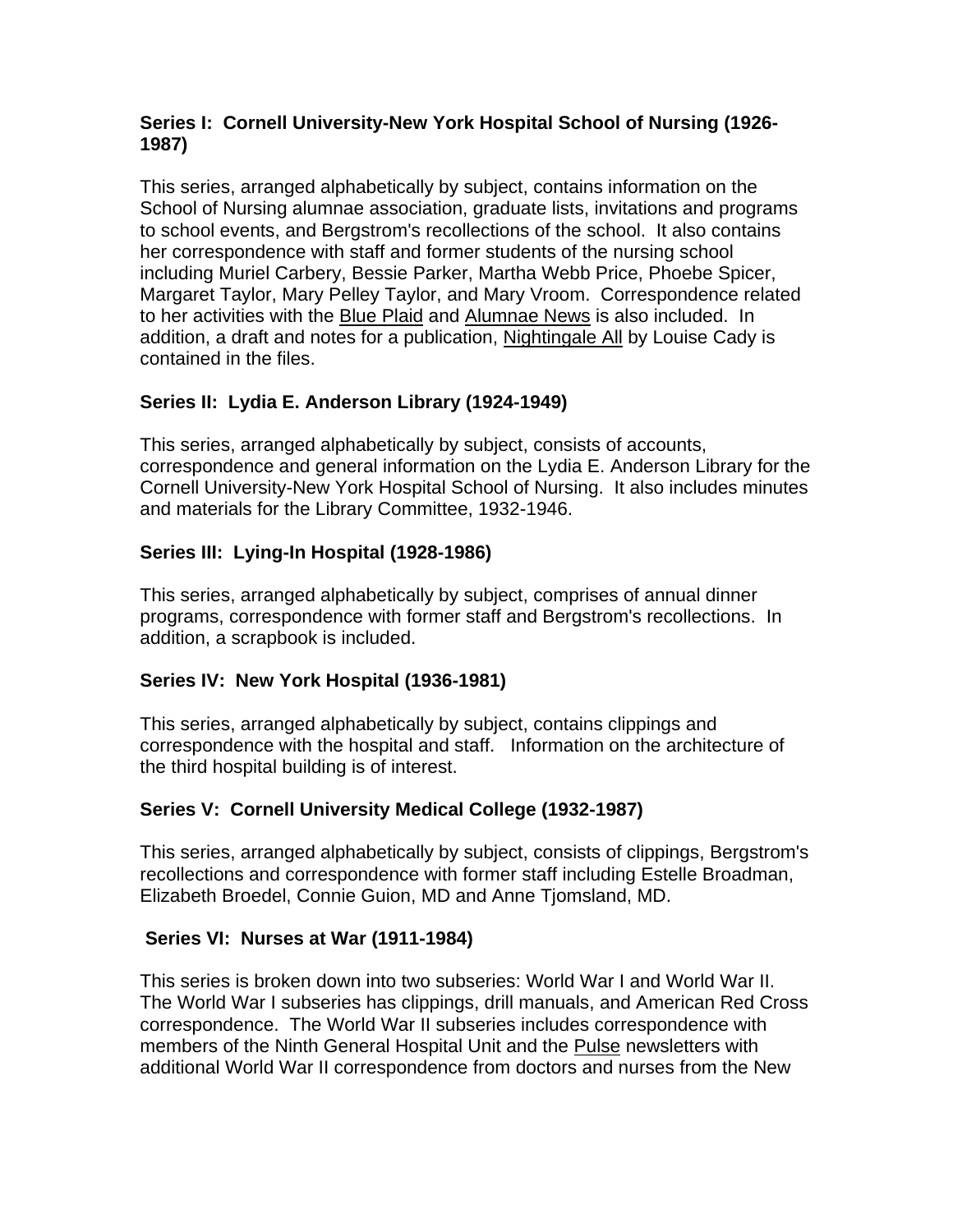York Hospital and Cornell University Medical College. Wartime correspondence between Ruth Hoxie and Ms. Bergstrom is of interest.

### **Series VII: Personal Correspondence (1917-1984)**

This series is divided into four subseries: General, Celebrities, Organizations and Donations. The celebrity correspondence is of particular interest. Ms. Bergstrom sent clippings and fan letters to several celebrities. Some of the celebrities who responded to her letters include Louis Armstrong, Dick Button, James Cagney, Don Carney, Noel Coward, Joan Crawford, Bing Crosby, Melvin and Helen Douglas, Loma Duke, Minnie Dupree, Jimmy Durante, Douglas Fairbanks, Barry Farber, Geraldine Farrar, Jimmie Fiddler, Alison Gramps, Candy Jones, Lila Lee, Stanley Lynde, and Bill Robinson. Her forty-year correspondence with Jimmy Stewart is of particular interest. He personally drafted many of the earlier letters and he sent her several Christmas cards and photographs. She created two scrapbooks on his career.

#### **Series VIII: Miscellaneous (1886-1978)**

This series consists of three subseries: Medicine, Entertainment and General. The Medicine subseries contains a scrapbook on Florence Nightingale and brochures on other nursing schools. The Entertainment subseries has programs for various theater groups, the rodeo at Madison Square Garden and the Ringling, Barnum & Bailey Circus. The General subseries has biographical information on Ms. Bergstrom.

#### **Photographs**

Photographs from her collection had been previously pulled from the files and are stored in the Reference Room. Please consult the digital photo catalog.

#### **BOX AND FOLDER LIST**

| <b>Box 1:</b> | Series I: Cornell University-New York Hospital School of<br><b>Nursing</b> |
|---------------|----------------------------------------------------------------------------|
| <b>Folder</b> | <b>Description</b>                                                         |
| 1             | Application Form, n.d.<br>Alumnae Association,                             |
| 2             | 1948-1987                                                                  |
| 3             | Correspondence, 1931-1977                                                  |
| 4             | Alumnae List, 1962                                                         |
| 5             | Alumnae News and Notes, correspondence, 1942-1965                          |
| 6             | Alumnae Room Collections, 1950                                             |
| 7             | Autographs of graduates and staff                                          |
|               |                                                                            |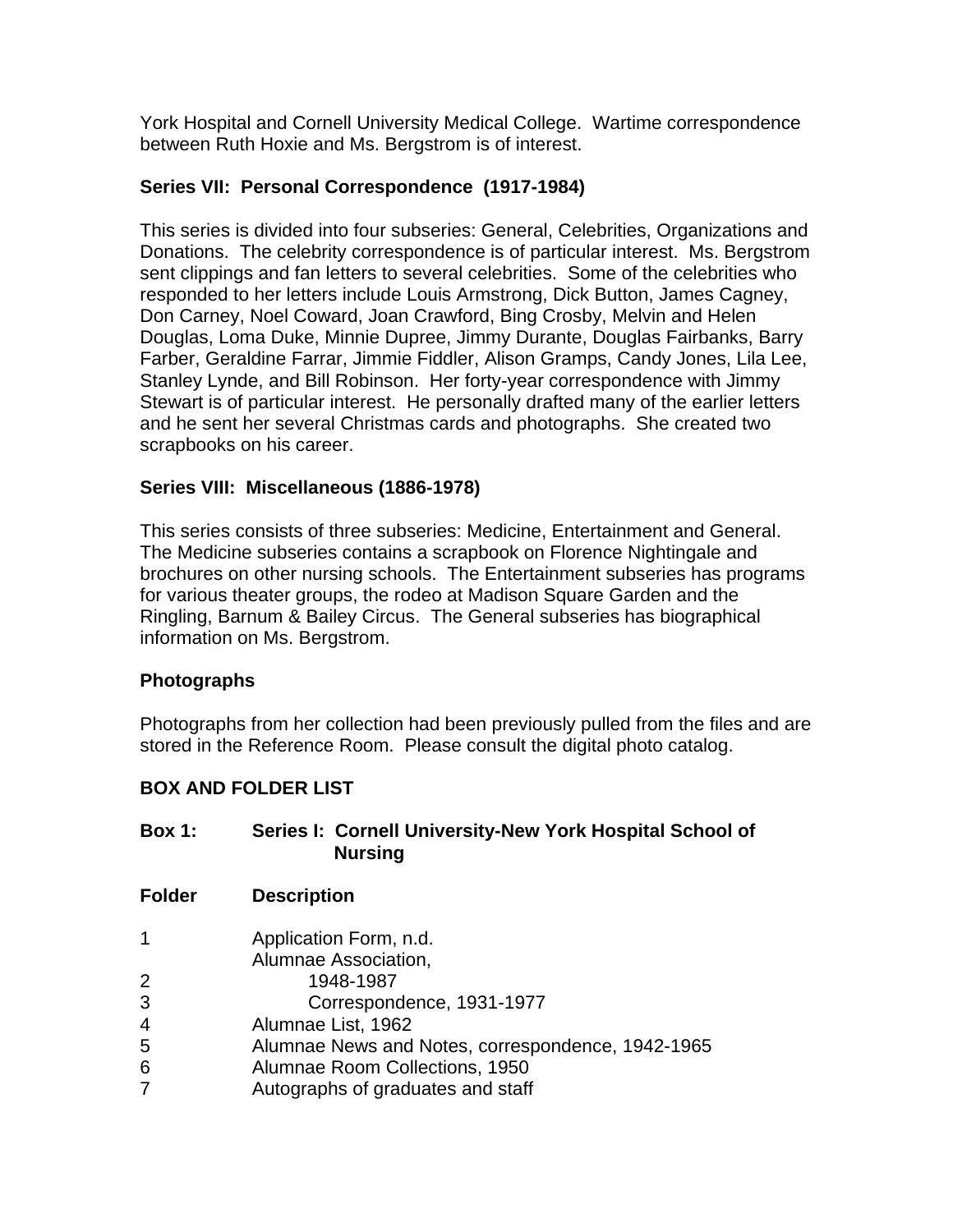|          | Cady, Louise, Nightingale All |  |
|----------|-------------------------------|--|
| -8       | Correspondence                |  |
| $9 - 11$ | Paper                         |  |
|          |                               |  |

# **Box 2: Series I: Cornell University-New York Hospital School of Nursing**

# **Folder Description**

| Cady, Louise, Nightingale All,            |
|-------------------------------------------|
| notes                                     |
| Bergstrom's recollections for book        |
| Christmas Cards, 1932-1983                |
| Clippings, Graduates and Staff, 1936-1978 |
| Club for Nurses, n.d.                     |
| Carbery, Muriel                           |
| Correspondence                            |
| Blue Plaid, 1937-1949                     |
| CU-NYH Nursing School, 1933-1971          |
| Graduates and Staff, 1932-1986            |
| Parker, Bessie, 1940-1945                 |
| Price, Martha Webb, 1938-1949             |
|                                           |

# **Box 3: Series I: Cornell University-New York Hospital School of Nursing**

|    | Correspondence                         |
|----|----------------------------------------|
|    | Spicer, Phoebe, 1940-1943              |
| 2  | Students, Class of 1950                |
| 3  | Student Organizations, 1940-1950       |
| 4  | Taylor, Margaret, 1985-1986            |
| 5  | Taylor, Mary Pelley, 1917-1932         |
| 6  | Vroom, Mary, 1947-1960                 |
| 7  | Graduates, Lists, 1878-1951            |
| 8  | History of CU-NYH School of Nursing    |
|    | <b>History of Nursing Course</b>       |
| 9  | Bibliographies, course outlines, exams |
| 10 | <b>Notebook</b>                        |
| 11 | Scrapbook, 1926-1940                   |
| 12 | <b>Student Papers</b>                  |
| 13 | Invitations, 1932-1965                 |
| 14 | Miscellaneous                          |
|    |                                        |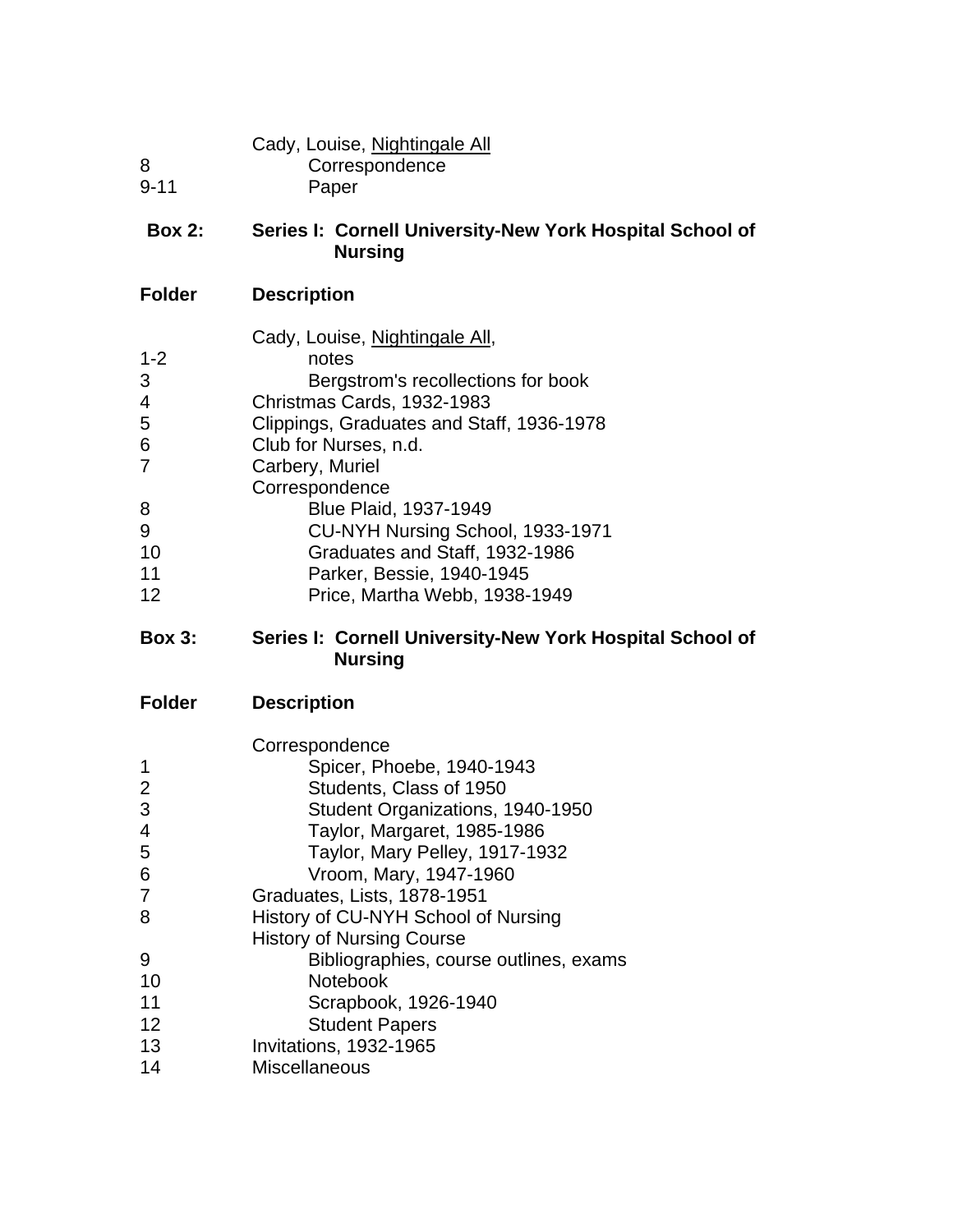# **Box 23: Series I: Cornell University-New York Hospital School of Nursing**

- 1-2 Notebook, possibly a class, 1933. Nurses Hobby Show, 1935
- 
- Programs, 1936-1977 Recollections
- General

# **Box 4: Series I: Cornell University-New York Hospital School of Nursing**

# **Folder Description**

|                | <b>Recollections</b>                                     |
|----------------|----------------------------------------------------------|
| 1              | <b>Nurses Residences</b>                                 |
| 2              | <b>Nurses Rules of Customs</b>                           |
| 3              | <b>Nurses Uniforms</b>                                   |
|                | Reunions/Anniversaries                                   |
| $\overline{4}$ | 1934-1975                                                |
| 5              | $50^{th}$ , 1927                                         |
| 6              | 60 <sup>th</sup> , 1937                                  |
| $\overline{7}$ | 70 <sup>th</sup> , 1947                                  |
| 8              | 75 <sup>th</sup> , 1952                                  |
| 9              | 100 <sup>th</sup> , 1977                                 |
| 10             | Scrapbook, NYH-Training School for Nurses, Class of 1927 |
| 11             | Scrapbook, CU-NYH School of Nursing, 1925-1940           |
| 12             | Treat, Helen                                             |
| 13             | Welcome Sign, 1940's                                     |

#### **Box 4: Series II: Lydia E. Anderson Library of the Cornell University- New York Hospital School of Nursing**

| Folder | <b>Description</b> |
|--------|--------------------|
|--------|--------------------|

|    | Accounts                                   |
|----|--------------------------------------------|
| 14 | Books, 1933-1943                           |
| 15 | Magazines, 1938-1940                       |
| 16 | Supplies, 1924-1946                        |
| 17 | Anderson, Lydia, correspondence, 1936-1939 |
| 18 | Book Binding, 1940-1941                    |
| 19 | <b>Bookplates</b>                          |
| 20 | <b>Catalog for Special Collection</b>      |
|    | Correspondence                             |
| 21 | Book Order Approvals, 1935-1949            |
|    |                                            |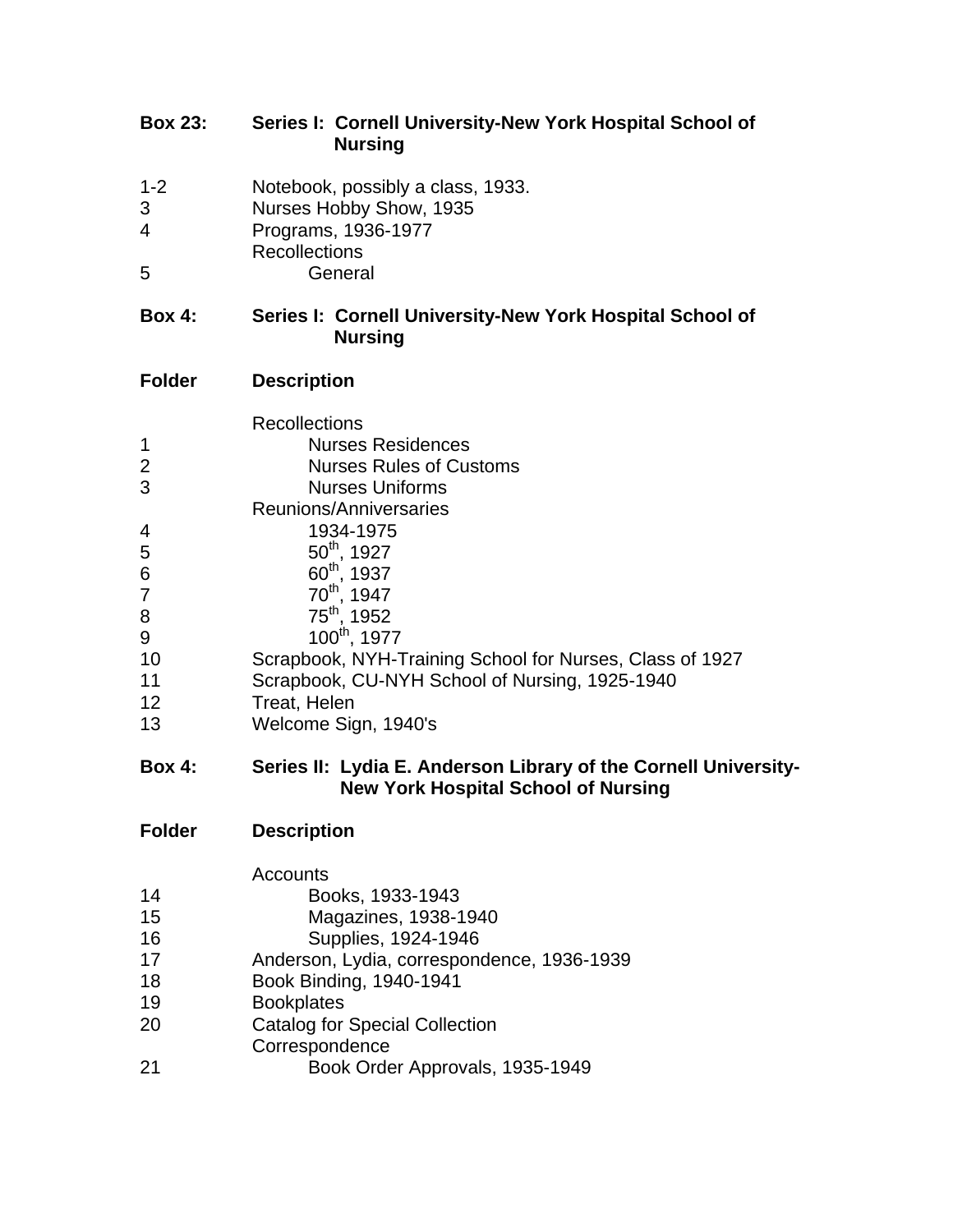### **Box 5: Series II: Lydia E. Anderson Library of the Cornell University- New York Hospital School of Nursing**

|                | Correspondence                                          |
|----------------|---------------------------------------------------------|
| 1              | Books for Student Nurses, 1934-1948                     |
| $\overline{2}$ | Bulletin Board, 1937-1948                               |
| 3              | Cadet Student Nurses Books and Supplies, 1944-1949      |
| 4              | Magazine Subscriptions, 1934-1953                       |
| 5              | Manual for Student Nurses, 1936-1940                    |
| 6              | Questionnaires and Reports, 1932                        |
| 7              | Snapshots in the Library, 1934                          |
| 8              | Wolf, Anna, 1932-1941                                   |
| 9              | General Information, 1935-1941                          |
| 10             | Gifts, 1940-1941                                        |
| 11             | Johns Hopkins Alumnae Magazines-Library Committee, 1935 |
| 12             | Library Committee, 1932-1946                            |
| 13             | Library Opening Papers, n.d.                            |
| 14             | Other Libraries, books and subscriptions, 1938-1974     |
| 15             | Librarian Report for Faculty, 1939                      |
| 16             | Miscellaneous, 1938-1941                                |
| 17             | Personnel-Staff, 1939-1941                              |
| 18             | Student-Student Library Relief Workers, 1940-1949       |
| 19             | Reading Lists, 1939-1940                                |
| 20             | Telephone Logs, 1946                                    |
|                |                                                         |
|                |                                                         |
| <b>Box 6:</b>  | Series III: Lying-In Hospital                           |
| <b>Folder</b>  | <b>Description</b>                                      |
|                |                                                         |
| 1              | Annual Dinner, Programs, 1929-1946                      |
|                | Clippings                                               |
| 2              | General, 1933-1986                                      |
| 3              | Staff, 1940-1985                                        |
|                | Correspondence                                          |
| 4              | General, 1937-1939                                      |
| 5              | Harrar, James, 1970-1971                                |
| 6              | Reunions, 1932-1947                                     |
| 7              | Spiller, William, MD, 1939-1950                         |
| 8              | Staff, 1932-1975                                        |
| 9              | <b>Storke, 1938</b>                                     |
| 10             | Library Periodicals, 1938-1951                          |
| 11             | <b>List of Staff Nurses and Doctors</b>                 |
| 12<br>13       | Markoe, James, MD, 1939<br>Publications, n.d.           |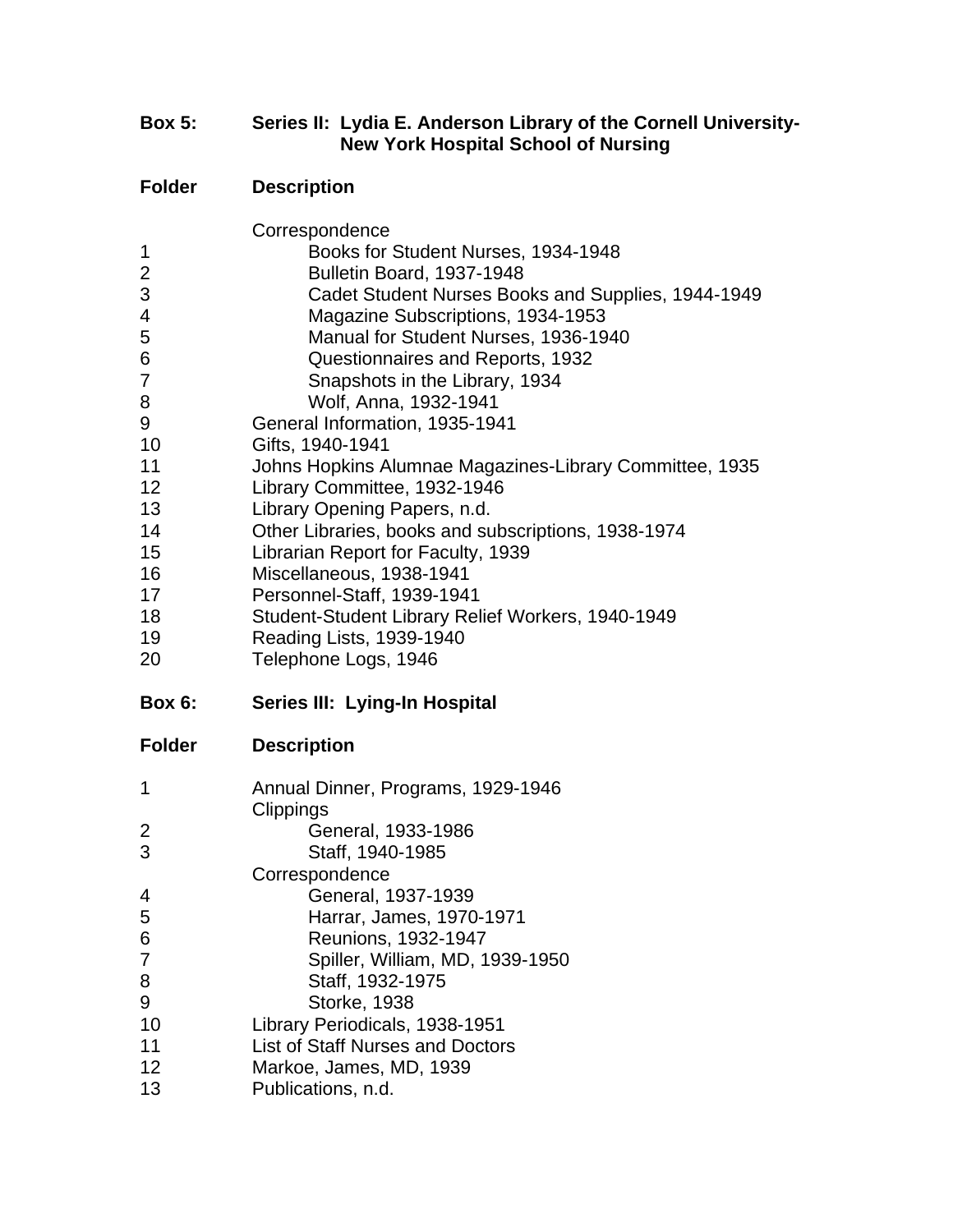| 14 | Recollections, n.d.  |
|----|----------------------|
| 15 | Scrapbook, 1928-1932 |

# **Box 7: Series IV: New York Hospital**

| <b>Folder</b>  | <b>Description</b>                                                       |
|----------------|--------------------------------------------------------------------------|
| 1              | Autographs                                                               |
| $\overline{2}$ | <b>Early Buildings</b>                                                   |
| 3              | <b>Architecture-Third Building</b>                                       |
| 4              | Bloomingdale Insane Asylum, 1936-1949                                    |
| 5              | Burke Foundation, 1969-1984                                              |
| 6              | Burke Rehabilitation, 1961-1976                                          |
|                | Clippings                                                                |
| $\overline{7}$ | 1945-1984                                                                |
| 8              | Burn Center, 1976-1980                                                   |
| 9              | Coconut Grove Fire, Fla, 1967 (treated by the Ninth General<br>Hospital) |
| 10             | Patients, 1960-1986                                                      |
|                | Correspondence                                                           |
| 11             | 1946-1948                                                                |
| 12             | Air Rights Project, 1973-1978                                            |
| 13             | A. J. N. Committee, 1939                                                 |
| 14             | Blue Shield Insurance, 1938-1971                                         |
| 15             | Employee Benefits, 1980-1981                                             |
| 16             | Kennedy, May, 1939-1950                                                  |
| 17             | Melchionna, Robert, MD, 1945 (treated her disease)                       |
| 18             | Memos, 1940-1943                                                         |
| 19             | Pension, 1958-1983                                                       |
| 20             | Physical Exam, 1951-1978                                                 |
| 21             | Unknown Worker trying to start a union, 1963                             |
| 22             | Foderingham, Beresford, biography                                        |
| 23             | Gift Shop, n.d.                                                          |
| 24             | Inventory of Silver and Dishes, 1940's                                   |
| 25             | Invitations and Programs, 1930-1972                                      |
| 26             | Matchbook Covers, 1932                                                   |
| 27             | Miscellaneous                                                            |
| <b>Box 8:</b>  | <b>Series IV: New York Hospital</b>                                      |
| <b>Folder</b>  | <b>Description</b>                                                       |

1-2 Social Service Department, Scrapbooks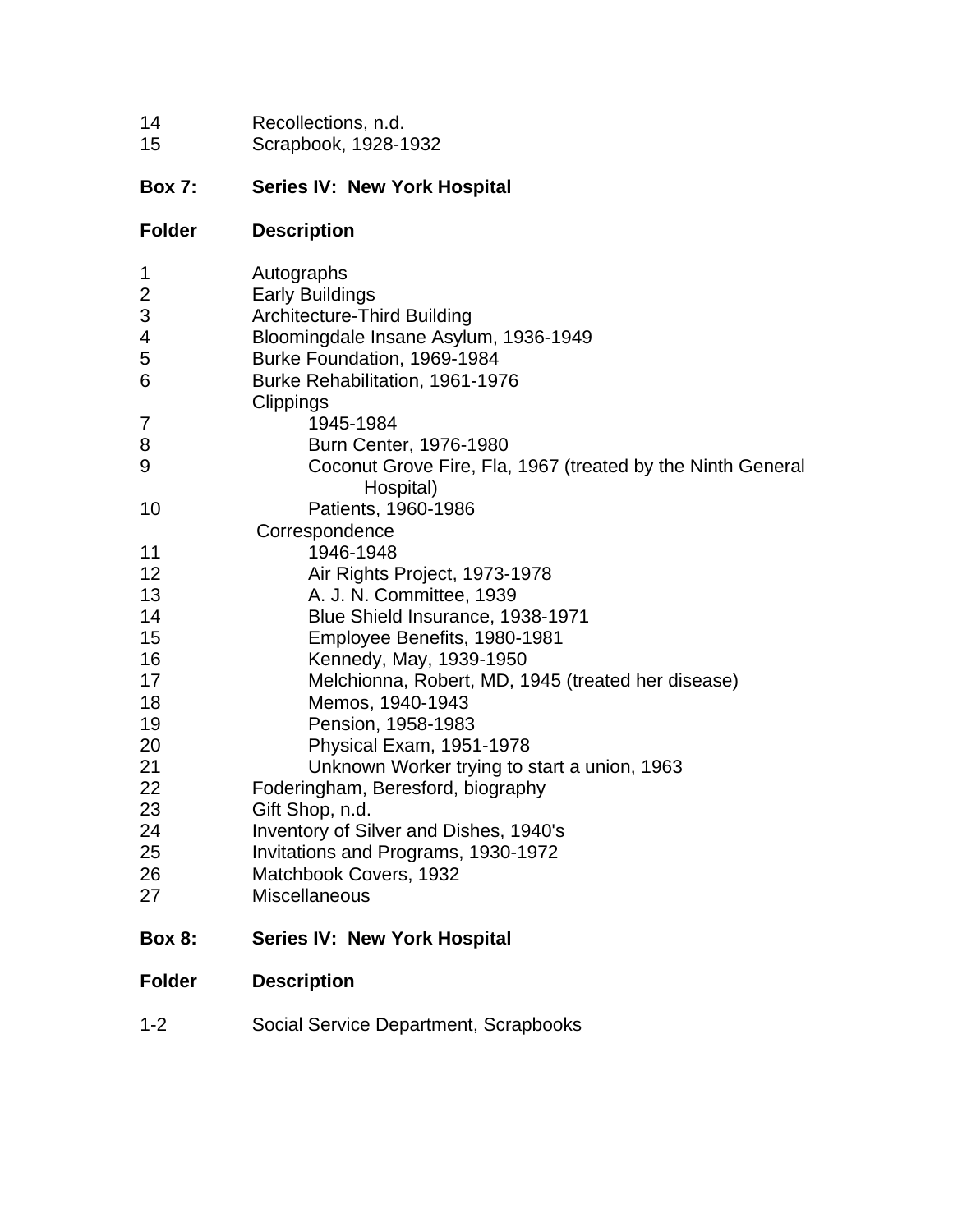# **Box 8: Series V: Cornell University Medical College**

# **Folder Description**

| 3  | <b>Application to Cornell University</b> |
|----|------------------------------------------|
| 4  | Alumnae Association, 1936-1961           |
|    | Clippings                                |
| 5  | 1936-1987                                |
| 6  | Faculty and Staff, 1940-1977             |
| 7  | Murphy, George, 1987                     |
| 8  | NYH-CMC, 1932-1967                       |
| 9  | Wade, Preston, MD, 1982                  |
|    | Correspondence                           |
| 10 | Broadman, Estelle, 1942-1979             |
| 11 | Broedel, Elizabeth, 1949                 |
| 12 | Guion, Connie, MD, 1961                  |
| 13 | Samuel Wood Library, 1979-1982           |
| 14 | Tjomsland, Anne, MD, 1942-1964           |
| 15 | <b>Recollections, Staff</b>              |
|    |                                          |

#### **Box 9: Series VI: Nurses at War**

#### **Folder Description**

| Nurses at War, General History |  |
|--------------------------------|--|
|--------------------------------|--|

New York City Armories/Regiments, clippings, 1960-1967

# **World War I**

- American Red Cross, 1917-1945 (mostly WWI)
- Calvary Drill Instructions, 1916
- Clippings, 1917-1918
- Infantry Drill Regulations, 1911
- Recollections
- Scrapbook, 1915-1919
- Women's Military Reserves, 1917-1918

# **World War II**

- Cates, Tressa. Infamous Santo Thomas**,** 1981
- **Clippings**
- American Red Cross, 1941-1945 (includes correspondence)
- General, 1943-1987
- Obits, 1953-1964
- WACS and WAVES, 1943-1952
- Women in the Military, 1943-1951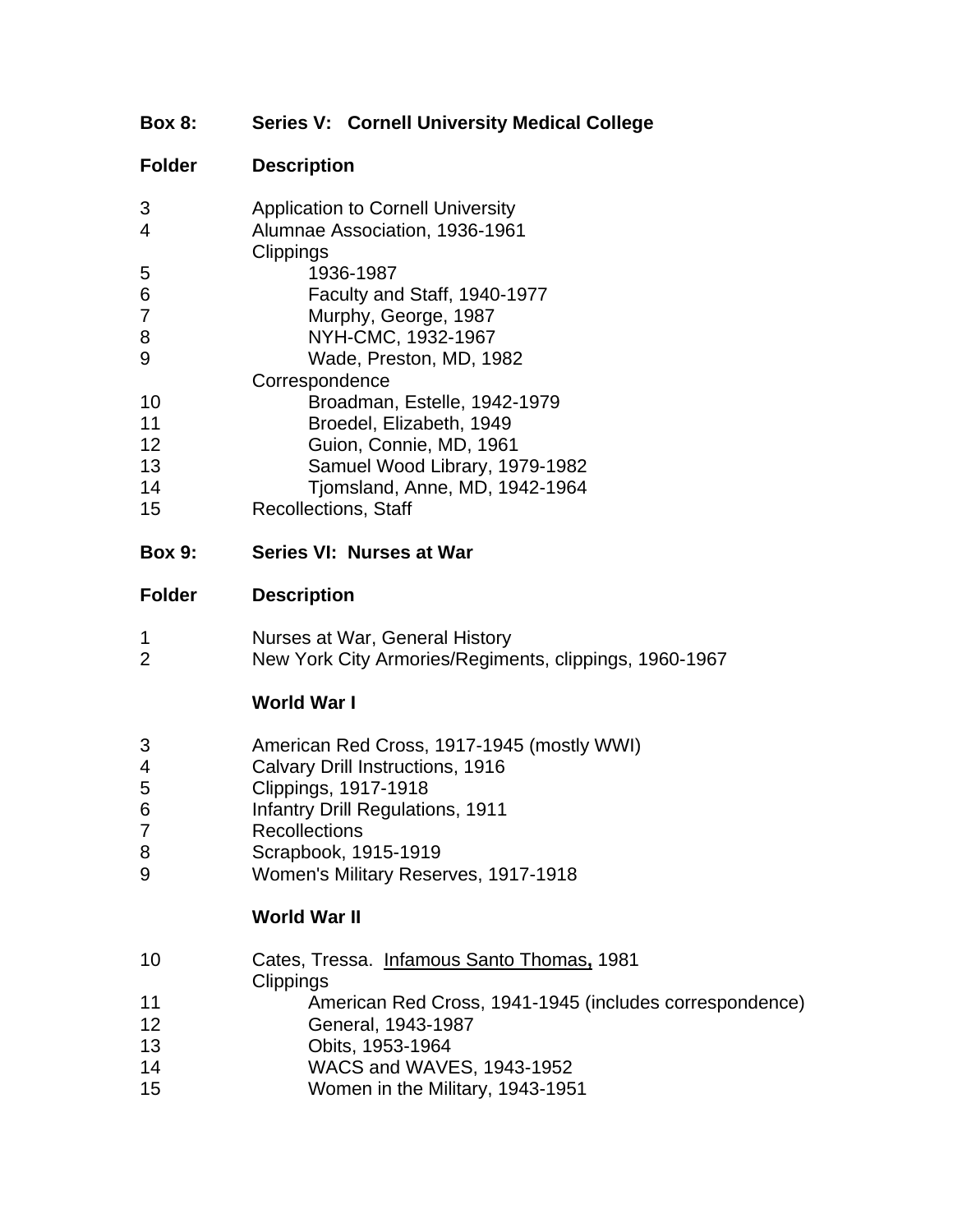**Box 10: Series VI: Nurses at War**

|                | Correspondence V Letters (some of them may have been for<br>Pulse)                          |
|----------------|---------------------------------------------------------------------------------------------|
| 1              | Agnew, Marjorie, 1943-1945 (Ninth General Hospital Unit)                                    |
| $\mathbf 2$    | Alsop, Harry, 1943-1945                                                                     |
| 3              | Doctors from CUMC/NYH but not in the Ninth General                                          |
|                | Hospital Unit, 1944-1945                                                                    |
| $\overline{4}$ | Goode, Mary, 1942-1967 (WAC)                                                                |
| $5-6$          | Hoxie, Ruth (Drafts for a book on her letters to Ms.                                        |
|                | Bergstrom), 1942-1945                                                                       |
| $\overline{7}$ | McBride, George, 1944-1950 (Accountant-Comptroller at                                       |
|                | New York Hospital)                                                                          |
| 8              | McPherson, Betty, 1944-1985                                                                 |
| 9              | Miscellaneous, 1945-1980                                                                    |
| 10             | Ninth General Hospital Unit (New York Hospital unit)                                        |
| 11             | Ninth General Hospital Unit, Nurses from New York Hospital,                                 |
|                | 1943-1945                                                                                   |
| 12             | Ninth General Hospital Unit, Nurses not from New York                                       |
|                | Hospital, 1943-1945                                                                         |
| 13             | Nurses from Lying-In Hospital, 1944-1945 (not in the Ninth<br><b>General Hospital Unit)</b> |
| 14             | Nurses from New York Hospital, 1944-1945 (not in the Ninth                                  |
|                | <b>General Hospital Unit)</b>                                                               |
| 15             | Reynolds, Walter, 1945                                                                      |
| 16             | Tarrell, Robert, 1934-1950                                                                  |
| 17             | Troup, Marie to Ms. Bergstrom, (Ninth General Hospital                                      |
|                | Unit), 1943-1945                                                                            |
| 18             | Troup, Marie from Ms. Bergstrom, 1943-1944                                                  |
| 19             | Wade, Preston, MD, 1944-1945 (Ninth General Hospital                                        |
|                | Unit) (Doctor at CUMC/NYH)                                                                  |
| 19a            | Ninth General Hospital Newsletter, April 1947                                               |
|                | Pulse (CU-NYHSN Newsletter)                                                                 |
| 20             | All the News That is Fit to Print, 1943                                                     |
| 21             | We Make the Rounds, 1943                                                                    |
| 22-23          | All the News That is Fit to Print, 1944                                                     |
| <b>Box 11:</b> | Series VI: Nurses at War                                                                    |
| <b>Folder</b>  | <b>Description</b>                                                                          |
|                | Pulse (CU-NYHSN Newsletter)                                                                 |
| $1 - 3$        | V Diary, March-December 1944                                                                |
| 4              | Twas in the Bag, December 1944                                                              |
| 5              | All the News That is Fit to Print, 1945                                                     |
| 6              | Alumnae News, 1945                                                                          |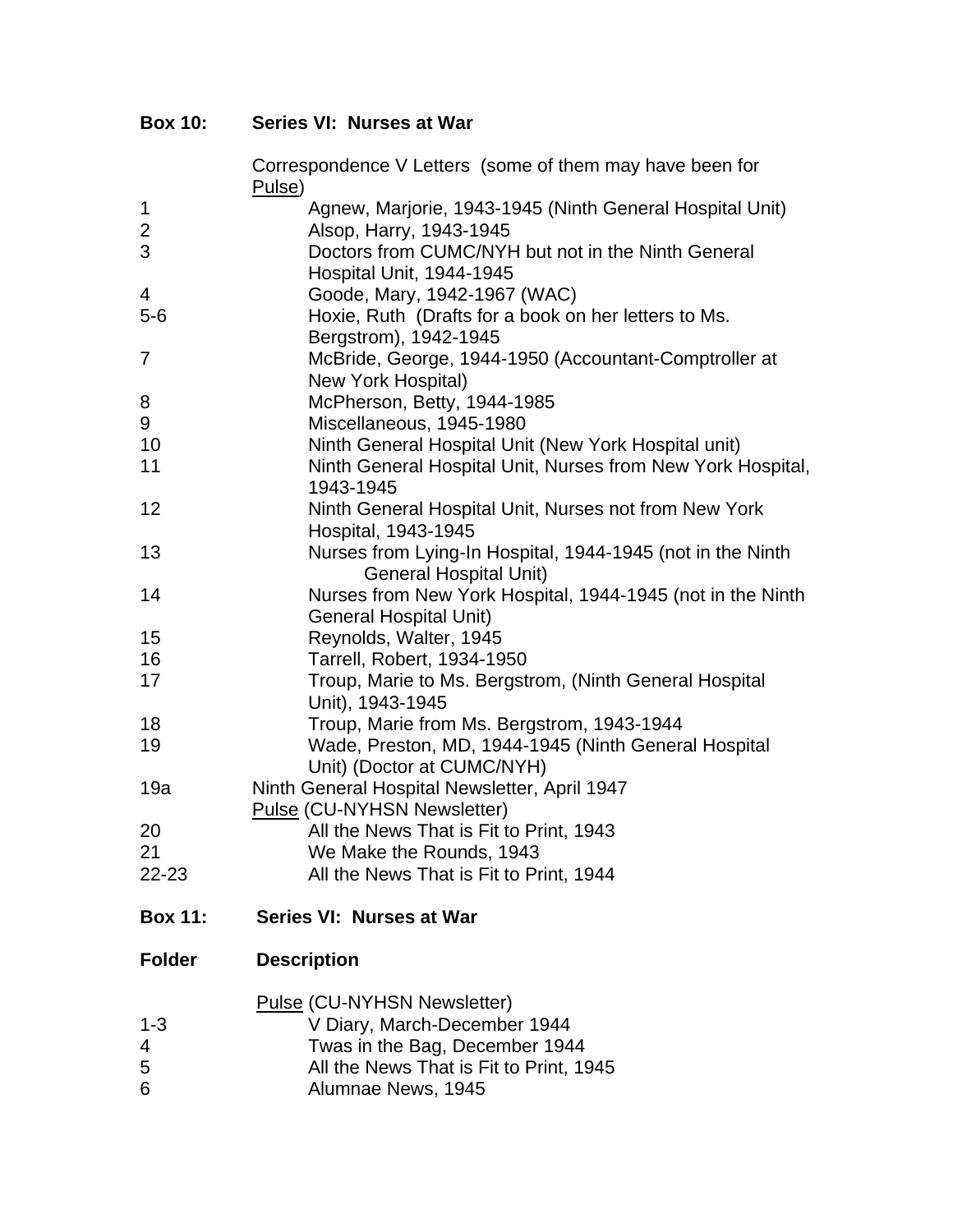| $\overline{7}$ | Its in the Magazines, Jan-February 1945                                       |
|----------------|-------------------------------------------------------------------------------|
| 8              | The Postman Rings, January 1945                                               |
| 9              | Pulse, Issue May 1945                                                         |
| 10             | V Diary, January-June 1945                                                    |
| 11             | Special Library Association, New York Chapter (WWII references),<br>1939-1943 |
| 12             | U.S. Army Nurse Corps, 1940's                                                 |
| 13             | U.S. Cadet Nurse Corps, 1940's                                                |
| 14             | WAC, WAVES, WAAC, 1940's                                                      |

# **Box 22: Series VI: Nurses at War**

Oversize items includes a copy of Sir magazine (1942) which has a picture of Ms. Bergstrom taken in World War I and more letters from Ruth Hoxie, World War II.

# **BOX 12: Series VII: Personal Correspondence-General**

**Folder Description**

| <b>Box 13:</b> | Series VII: Personal Correspondence-General |
|----------------|---------------------------------------------|
| 17             | Iligan, Ralph and Agnes, 1960               |
| 16             | Ice Skating, 1941-1965                      |
| 15             | Herrrick Family, 1959-1977                  |
| 14             | Hazelton, Peggy, 1978                       |
| 13             | Grider, George, 1938-1941                   |
| 12             | E-H, 1932-1968                              |
| 11             | Davidson, Bruce, 1954                       |
| 10             | Cochrane, William, 1926-1955                |
| 9              | <b>Brines, Fannie, 1936-1943</b>            |
| 8              | Bliss, George and Susan, 1955-1974          |
| 7              | Bladen, Cecilia and Sally, 1972-1977        |
| 6              | Benish, Mabel (Aunt), 1974-1976             |
| 5              | Baker, Mary, 1947-1949                      |
| 4              | Anderson, Priscilla and Bruce, 1942-1946    |
| 3              | Alsop Family, 1936-1959 (relatives)         |
| 2              | Adell, Peter and Tina, 1978-1979            |
| 1              | A-D, 1926-1981                              |

- Jacobs, M. L., 1934-1960 (Bethlehem Steel)
- Kirk, R. G., 1930-1939
- Lawrence, Alice and William, 1966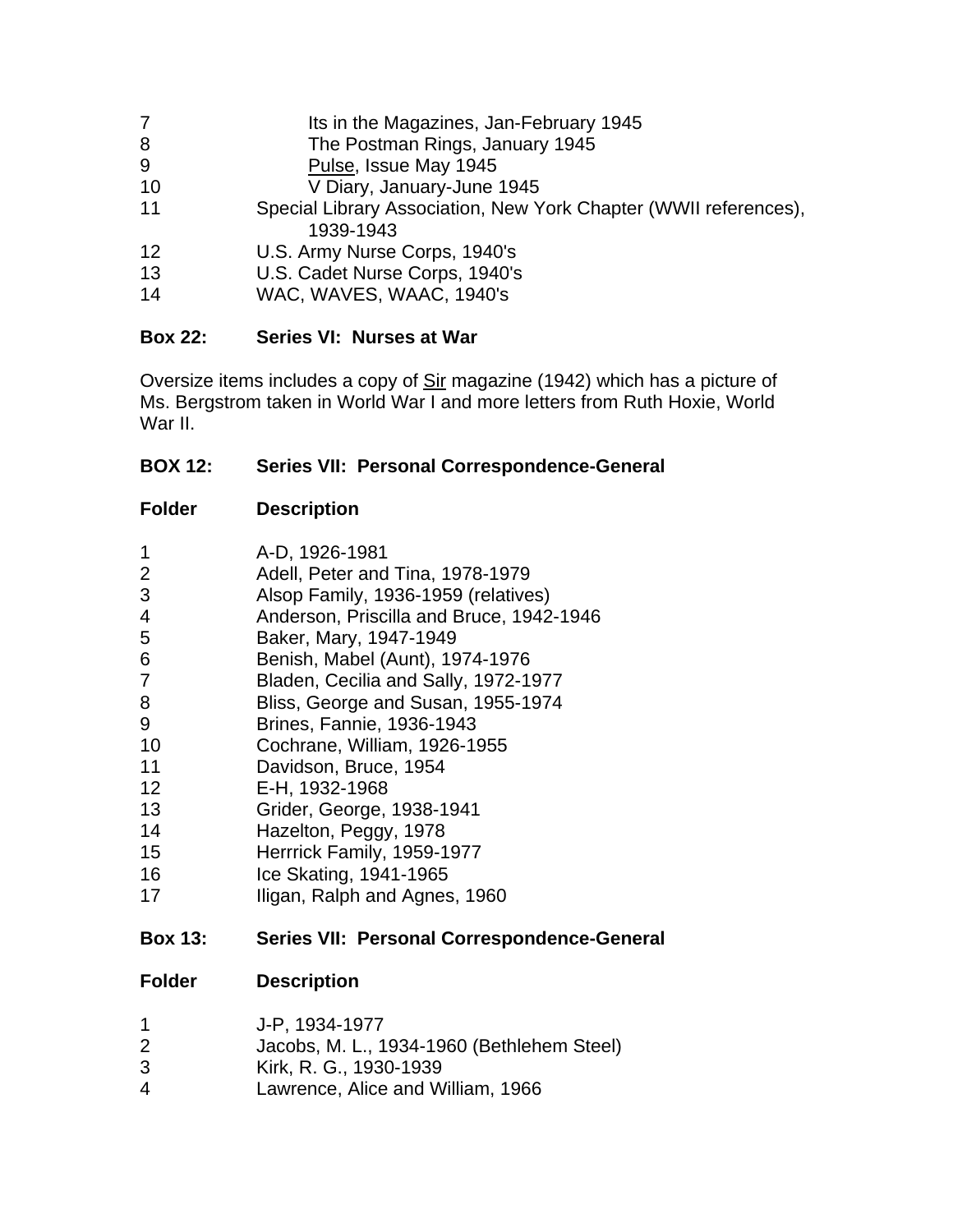- 6 Lynn, Christina, 1953-1963
- 6a Modrakowska, Madame, 1936-1941
- 6b Morchand, Charles, 1952-1978
- 7 Partridge, Silva, 1948-1954
- 8 R-Z, 1936-1987
- 9 Richardson, Roy, 1958-1977
- 10 Roller-skating, 1947
- 11 Rouillion, Margaret, 1955
- 11a Sanman, Theressa, 1962-1963
- 12 Schweitzer, John Francis, 1951-1958
- 13 Shand Family1917-1962
- 14 Shoudy, Loyal, 1937-1943
- 15 Shrubshall, P. R., 1948-1951
- 16 Sinacone, Pat, 1970s
- 17 Smith, Augustine, 1943

# **Box 24: Series VII: Personal Correspondence-General**

- 1a Snader, Arthur, 1949-1975
- 1b Tompkins, William, 1955
- 1 Wade, Preston, 1940s
- 2 Wade, Preston, 1950s
- 3 Wade, Preston, 1960s
- 4 Wade, Preston, 1970s
- 5 Wakelee, Sarah, 1941
- 5a Wash, Edwin, Sr., 1935-1939
- 6 Webber, Dr. & Mrs. William, 1963-1982
- 6a Winstanley, Rochelle, 1934-1977
- 6b Witmeyer, Helen, 1944-1961

# **Box 14: Series VII: Personal Correspondence-General**

1a Unknown Writers, 1966-1977

# **Box 14: Series VII: Personal Correspondence-Celebrities**

#### **Folder Description**

1 A-F (includes: Frank Fay, Nick Dallas, Gerald and Betty Ford, Henry Ford, R. L. Ruffus, Norma Danforth, Michael Morris, Bide Dudley, Alan Dinehart, Cecil B. DeMille, Richard Dix, Walt Disney, Ruth Donnelly, Johnny Dollar, Agnes Coleman, Sidney Fields, Katherine Cornell, Alonzo Cole, Charlie Chaplin, Ben Carter, George Cukor, Donald Crisp, Jim Donnelly), 1937-1977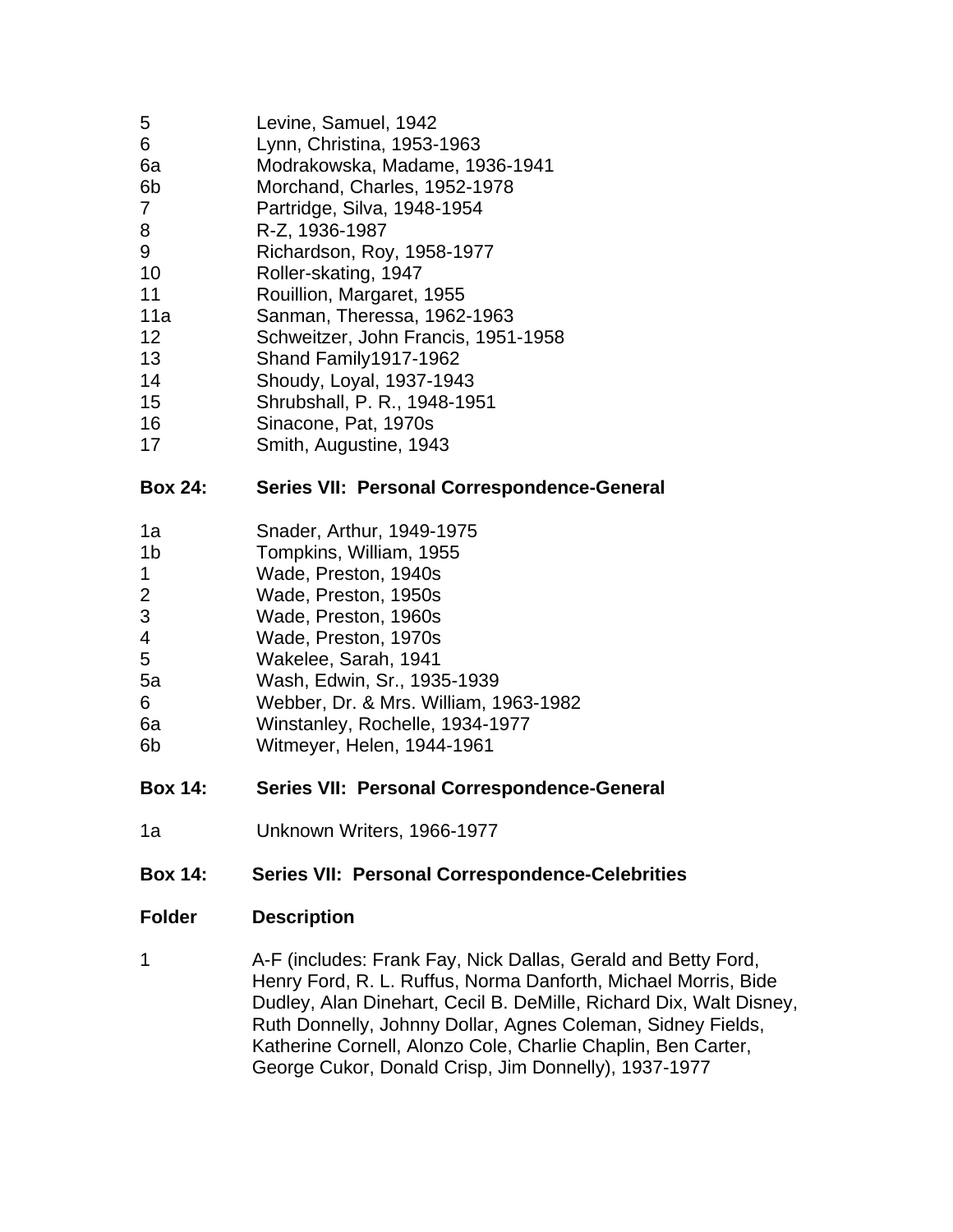- Armstrong, Louis, (musician), 1959-1967
- Barrymore, Lionel (actor), 1939-1955
- Button, Dick (Olympic Skater), 1975-1978
- Cagney, James and Jeanne (Actor) (His brothers were doctors in NYC), 1968-1969
- Carney, Don (radio), 1939
- Cartons/Cartoonists, 1953-1954
- Chaney, Lon, (actor), 1940-1941
- Coward, Noel, (playwright), 1937-1953
- Crandall, Brad, (radio), 1965-1970
- Crawford, Joan (actress), 1941-1969
- Crosby, Bing (singer), 1950-1953
- Crumit, Frank and Julia Sanderson (musicians/radio), 1941-1957
- Dorfman, Mel (musician), 1956-1971
- Douglas, Melvin and Helen (Actor and Wife was Congresswomen), 1941-1946
- Duke, Loma (singer), 1954
- Dupree, Minnie (actress), 1941
- Durante, Jimmy (actor), 1975
- Eisenhower, Barbara, 1975
- Fairbanks, Douglas (actor), 1941-1942
- Farber, Barry (radio), 1964-1965
- Farrar, Geraldine (opera singer), 1954-1963
- Fiddler, Jimmie (actor), 1946-1958
- Fitzgerald, Edward & Pegeen (radio), 1964
- G-M (includes: Alf Landon, Stan Lomax, MacNeil Mitchell,
	- Vaughan Monroe, Bobby Jordon, Burl Ives), 1938-1979
- Godfrey, Arthur, (radio/TV), 1953-1978
- **Box 15: Series VII: Personal Correspondence-Celebrities**

- 1a Gramps, Alision (Annie Musical), 1981-1984
- Jones, Candy and John Nebel (radio), 1968-1979
- 1b Kellerman, Annette/Esther Williams (actress), 1946-1951
- Lee, Lila (actress), 1962
- Lowe, Edward, 1975
- Lynde, Stanley (cartoonist-Rick O'Shay), 1975
- MacBride, Mary (radio), 1941-1980
- 5a Marx Brothers (comics), 1950-1974
- 5b Mooreland, Agnes (actress), 1950-1963
- 5c Moores, Dick (cartoonist-Gasoline Alley), 1977
- N-Z (includes: Frank Parker, Bruce Williams, Marjorie Rambeau, Richard Nixon, Vincent Price, Tyrone Power, Westbrook Pegler, Sally Jessy Raphael, Phil Silvers, 1941-1973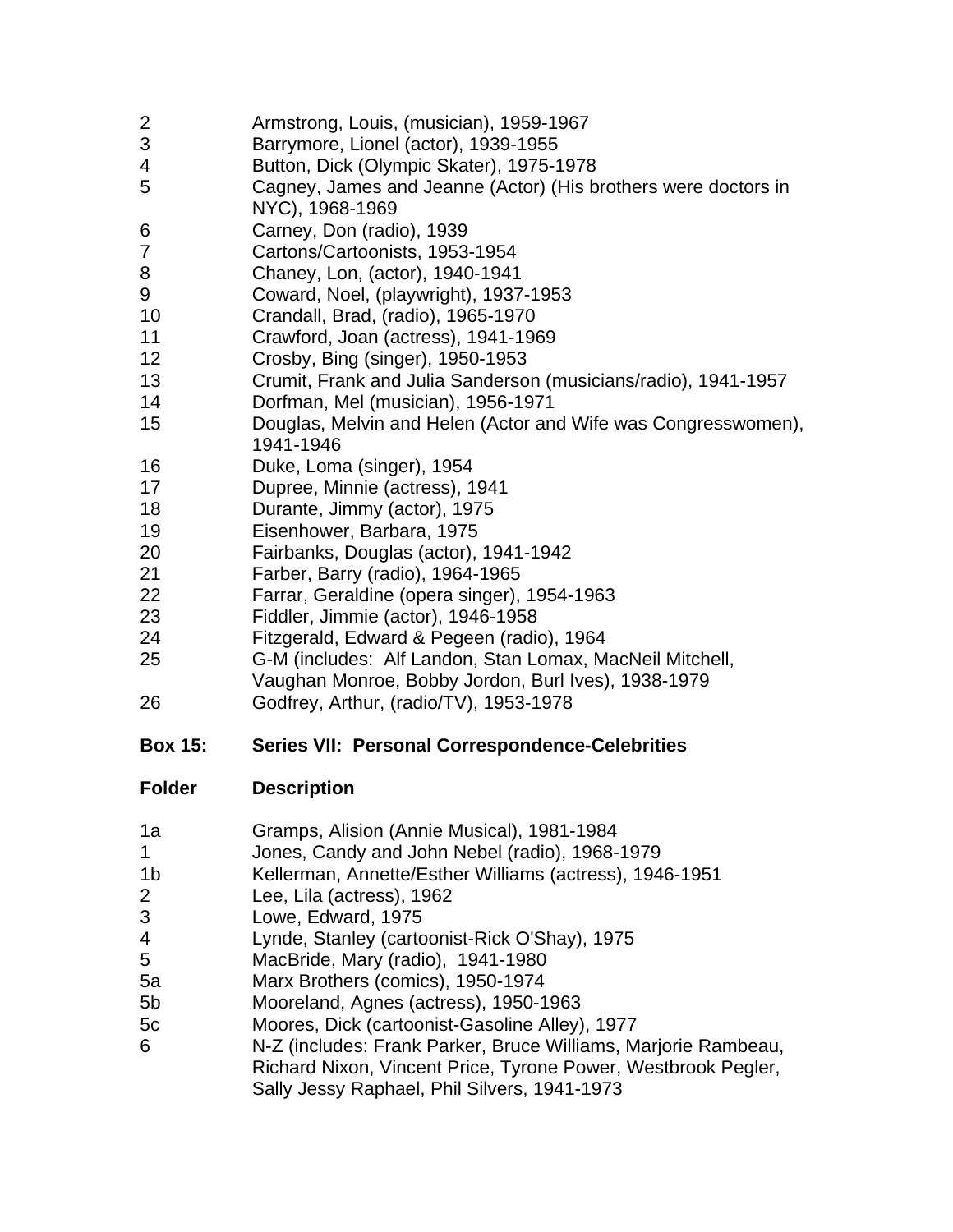| 7         | <b>Quiz Kids</b>                                |
|-----------|-------------------------------------------------|
| 8         | Robinson, Bill (actor/dancer), 1943-1949        |
| 9         | Russell, Rosalind (actress), 1953               |
| 9a        | Spaeth, Sigmund (musician), 1939                |
| 9b        | Stern, Bill (radio), n.d.                       |
|           | Stewart, Jimmy (actor)                          |
| 10        | <b>Autographs and Pictures</b>                  |
| 11        | Clippings, 1964-1985                            |
| 12        | Correspondence: Bergstrom to Stewart, 1941-1953 |
| $13 - 14$ | Correspondence: Stewart to Bergstrom, 1941-1979 |
| 15        | Scrapbook: Harvey and Stewart, 1943-1978        |
| 16        | Scrapbook: Jimmy Stewart, 1966-1978             |

# **Box 26: Series VII: Personal Correspondence-Celebrities**

| Stone, Ezra (actor), 1942-1966 |  |
|--------------------------------|--|

- Swanson, Gloria (actress), 1941, 1943
- Swift, J. Otis (naturalist-Yosian Walks), 1945
- Vallee, Rudy (musician/actor), 1964
- Veidt, Conrad (actor), 1941-1942
- Walters, Jack (radio), 1962
- Wilson, Big (radio), 1964-1967
- Woodward, Agnes (whistling), 1935-1936

# **Box 25: Series VII: Personal Correspondence-Organizations**

| 1a             | A-M, 1939-1984                                                                     |
|----------------|------------------------------------------------------------------------------------|
| 1b             | Amateur Cinema League Inc., 1941-1942                                              |
| 1 <sub>c</sub> | American Nurses Association, 1945-1964                                             |
| 1 <sub>d</sub> | American Society of Superintendents of Training Schools for<br><b>Nurses, 1910</b> |
| 1e             | Association of Collegiate School of Nursing                                        |
| 1f             | Atlantic City Hotels, 1953                                                         |
| 1g             | Bellevue and Mills School of Nursing Library, 1945-1966                            |
| 1 <sub>h</sub> | Brownstone Revival Committee of New York City, 1969-1976                           |
| 1i             | Campbell Soup, 1969                                                                |
| 1              | Central Park Conservancy, 1982-1983                                                |
| 2              | Chair Warners Club, 1938                                                           |
| 3              | CitiBank, 1977                                                                     |
| 4              | Community Councils of the City of New York, 1937                                   |
| 5              | Crutch and Cane Magazine, 1936                                                     |
| 6              | Ellis Island, 1969                                                                 |
| $\overline{7}$ | Filo Color and Chemical Corporation, 1951-1952                                     |
| 8              | Fred Waring Show, 1942-1961                                                        |
| 9              | Girl Scouts of America, 1946-1975                                                  |
| $\overline{ }$ |                                                                                    |

Hawaiian Federation of America, 1945-1955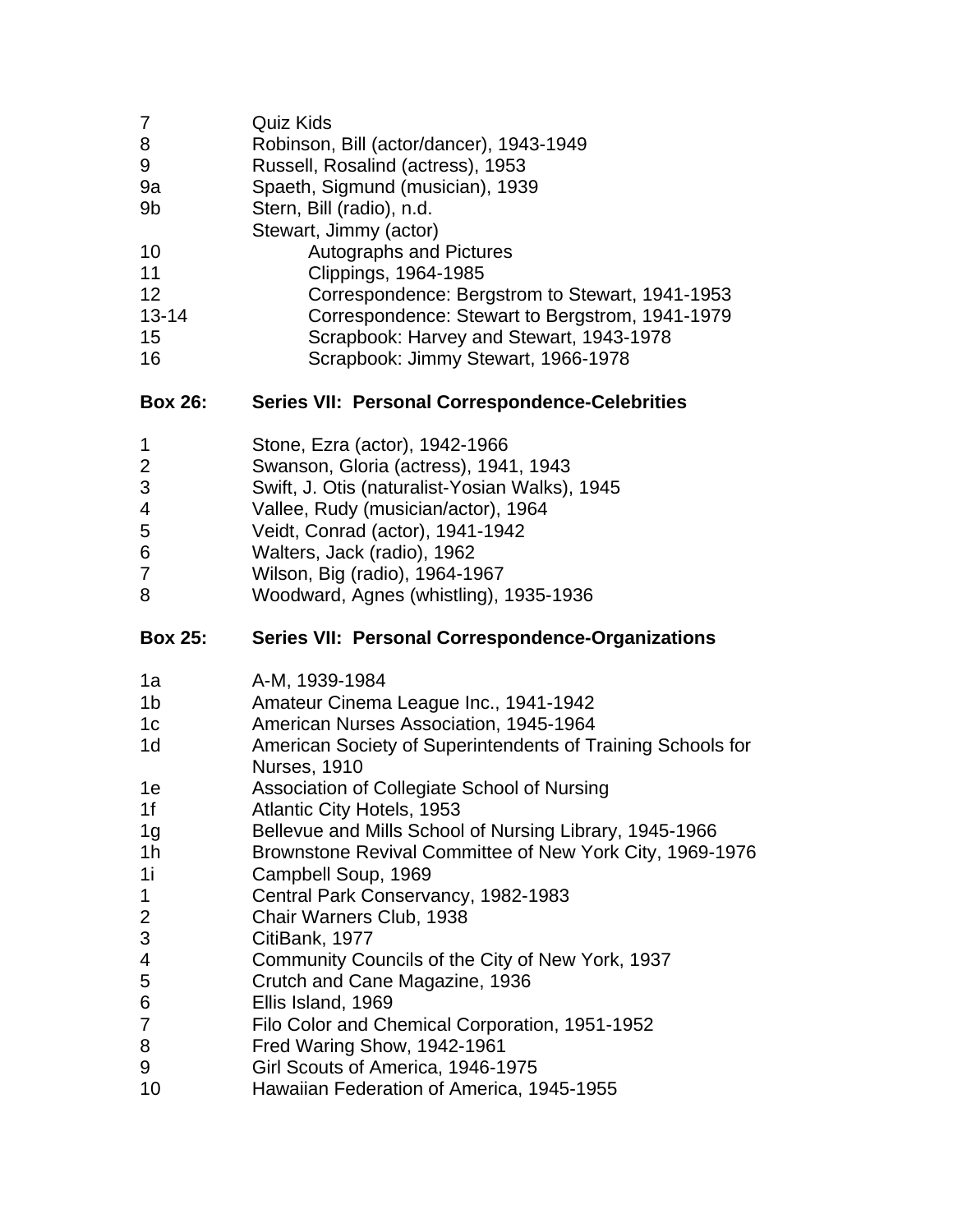- Hazleton Public Library, 1943
- Hershey Chocolate Corp, 1953

# **Box 16: Series VII: Personal Correspondence-Organizations**

# **Folder Description**

| $5-6$ | Institute for the Crippled and Disabled, 1932-1946          |
|-------|-------------------------------------------------------------|
| 7     | International Society for Crippled Children Inc., 1937-1938 |
| 8     | Intraamerica Insurance Inc, 1977                            |
| 9     | Lenox Hill Neighborhood Association, 1975-1977              |
| 10    | Lyndon Baines Johnson Library, 1940                         |
| 11    | MacMillan Company, 1940                                     |
| 12    | Macy Inc, 1941-1942                                         |
| 13    | Madison Square Garden Corp, 1937-1938                       |
| 14    | Manhattan General Hospital, 1936                            |
| 15    | Mask Players, 1944-1953                                     |
| 16    | <b>Maternity Consultation Service Inc., 1951-1955</b>       |
| 17    | Metropolitan Motion Picture Club, 1950-1981                 |
| 18    | Moravian College for Women, 1953                            |
| 19    | Museum of Cartoon Art, 1975                                 |
| 20    | N-Z, 1935-1976                                              |
| 21    | National Cowboy Hall of Fame, 1979                          |
| 22    | National League of Nursing Education, 1929-1941             |
| 23    | National Travel Club, 1954                                  |
| 24    | New York Blood Bank,                                        |
| 24a   | New York City Transit Authority, 1958                       |
| 25    | New York Eye and Ear Infirmary, 1943, 1980                  |
| 26    | New York Library Association, 1941-1948                     |
| 27    | New York Nurses Association, 1931-1945                      |
|       |                                                             |

# **Box 17: Series VII: Personal Correspondence-Organizations**

|  | New York Scottish Highlanders, |
|--|--------------------------------|
|--|--------------------------------|

- Programs, 1917
- Scrapbook, 1917-1940
- Nurses' Association of China, 1936-1948
- Oppenheim Collins, accounts, 1941-1942
- Outwitting Handicaps, 1938
- Pennsylvania Railroad, 1940
- Remington Rand Inc, 1941
- Rockefeller Center and Penn RR YMCA Camera Clubs, 1970
- Seminario Batista do Cariri (Brazil), 1976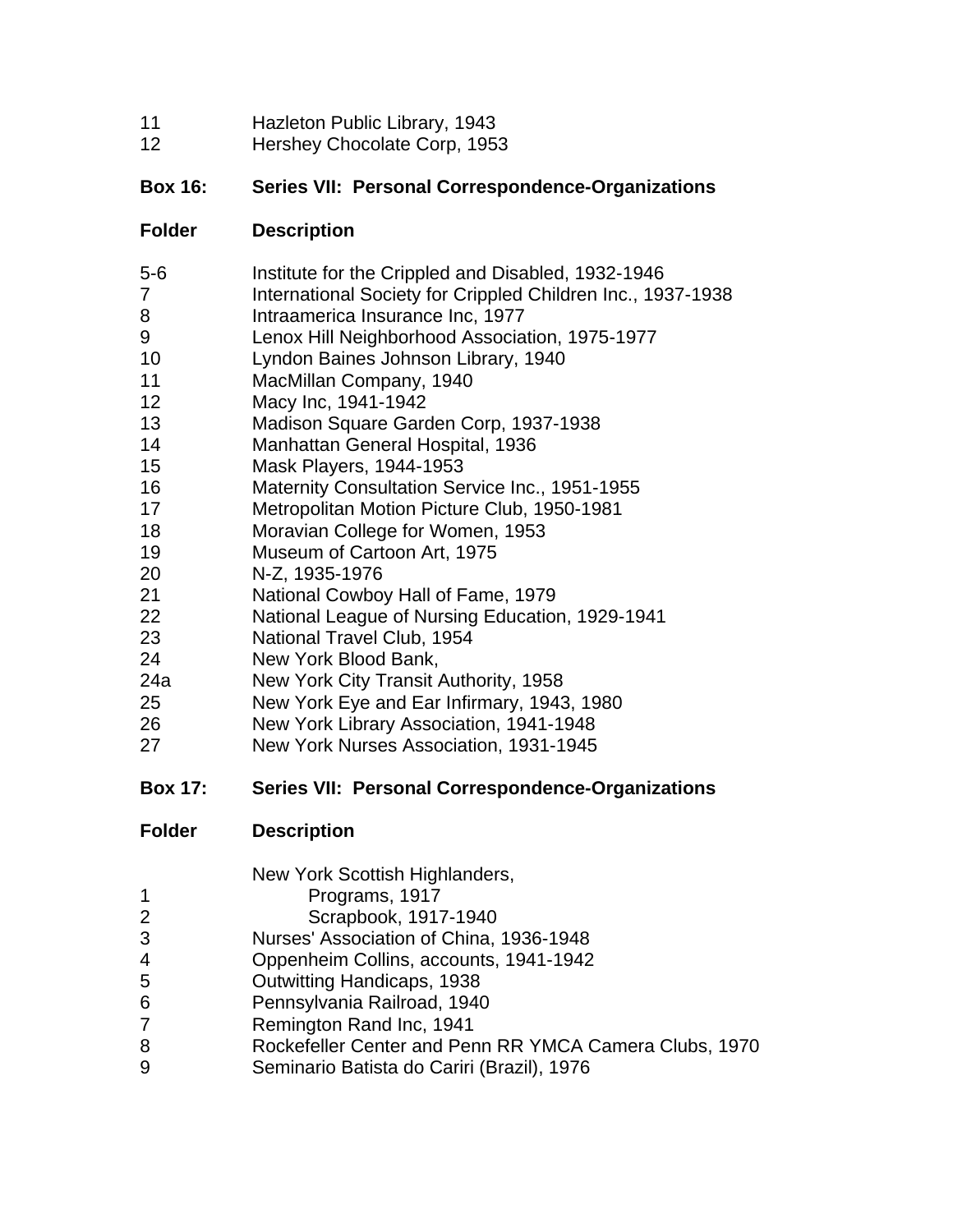- Special Library Association-NY Chapter, Biological Sciences and Nursing School Section, 1939-1951
- T. H. McKenna Inc., 1940-1942
- Victor Acceptance Corporation, 1941-1942
- WMCA, Correspondence, 1986
- YWCA Central Club for Nurses, 1934-1950
- YWCA Little Theater Group, 1937

# **Box 17: Series VII: Personal Correspondence-Organizations-Donations**

| 16                       | A-M, 1938-1984                                                                                                                                      |
|--------------------------|-----------------------------------------------------------------------------------------------------------------------------------------------------|
| 17                       | American Museum of Natural History (Margaret Mead), 1979                                                                                            |
| 18                       | American Seaman Friends Society, 1956                                                                                                               |
| 19                       | Bethlehem Public Library, 1940-1942                                                                                                                 |
| 20                       | Emergency Shelter, 1959                                                                                                                             |
| 21                       | Harmony Workingmen's Institute, 1956                                                                                                                |
| $22 - 23$                | Museum of the City of New York, 1942-1962                                                                                                           |
| 24                       | N-Z, 1946-1962                                                                                                                                      |
| 25                       | New York Academy of Medicine, 1947-1977                                                                                                             |
| 26                       | New York Association for the Blind, 1958                                                                                                            |
| 27                       | New York Historical Society, 1956-1979                                                                                                              |
| 28                       | Teacher College-Columbia University, 1953-1954                                                                                                      |
| 29                       | Theodore Roosevelt Association, 1957                                                                                                                |
| 30                       | <b>YWCA, 1954</b>                                                                                                                                   |
| <b>Box 18:</b>           | Series IX: Miscellaneous-Medicine                                                                                                                   |
| <b>Folder</b>            | <b>Description</b>                                                                                                                                  |
| 1<br>$\overline{2}$<br>3 | Autographs of Nursing Professionals at other Nursing Schools<br>Calendars with Nursing Themes, 1926-1932<br>Cancer Then and Now, n.d.<br>Clippings, |

- **Ambulances**, n.d.
- Medicine-General, 1935-1980
- Nursing, 1976-1977
- Hospitals in NYC, 1950-1987
- 8 Rockefeller University, 1972
- Women in Medicine, 1951-1976
- Dickinson, R. L., MD Conception Control, pamphlet, 1942
- Donations, letter to Dr. Connie Guion regarding donations of artifacts from Lying-In Hospital, New York Hospital and Manhattan Maternity and Dispensary, 1961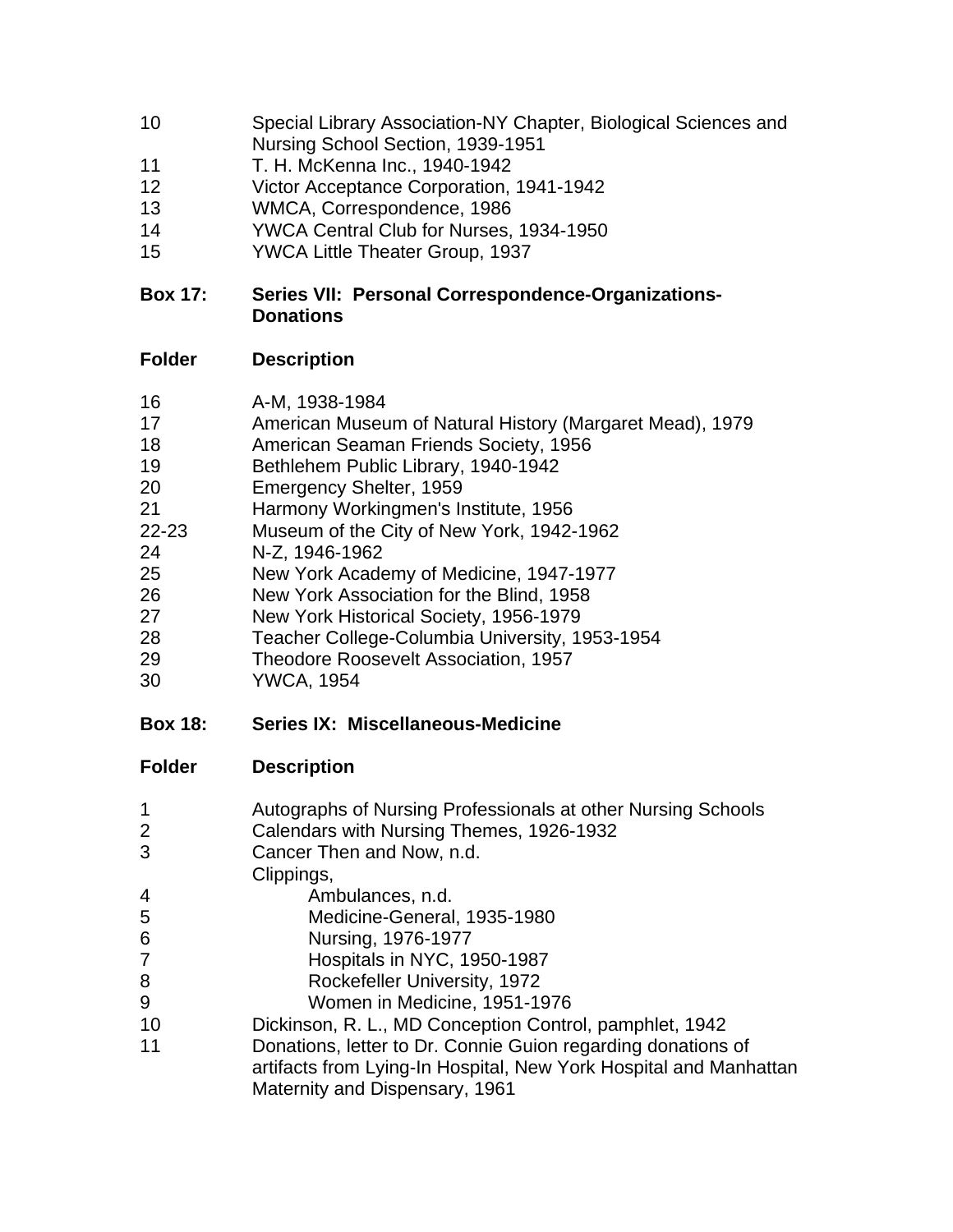- Miscellaneous
- Nightingale, Florence, 1886-1939
- 14-16 Nightingale, Florence, scrapbook, 1929-1939

### **Box 19: Series IX: Miscellaneous-Medicine**

**Folder Description**

| 1              | Nursing-8hr Day, 1935-1940                             |
|----------------|--------------------------------------------------------|
|                | <b>Bookplates</b>                                      |
| 2              | <b>Columbia University</b>                             |
| 3              | <b>Cornell University</b>                              |
| $\overline{4}$ | Cornell University-New York Hospital School of Nursing |
|                | Graduates                                              |
| 5              | Other NYC Hospitals and Medical Schools                |
| 6              | Nursing Schools, 1939-1975                             |
| $\overline{7}$ | <b>Nursing Stamps</b>                                  |
| 8              | Yellow Fever, 1941                                     |
|                |                                                        |

#### **Box 19: Series IX: Miscellaneous-Entertainment**

#### **Folder Description**

| 9              | Astrology and Handwriting Analysis, 1935-1942               |
|----------------|-------------------------------------------------------------|
| 10             | <b>Burns Mantle Plays</b>                                   |
| 11             | Capital Theatre, 1949-1968                                  |
| 12             | Movie Titles-numerical order                                |
| 13             | Playground at 70 <sup>th</sup> and 71 <sup>st</sup> Streets |
| 14             | Programs, 1938-1954                                         |
| 15             | Ringling Bros, Barnum & Bailey Circus, 1946-1973            |
| $16 - 17$      | Rodeo, Madison Square Garden, 1938-1958                     |
| <b>BOX 20:</b> | <b>Series IX: Miscellaneous-Entertainment</b>               |
| <b>Folder</b>  | <b>Description</b>                                          |

| Shakespeare, 1932-1936 |  |
|------------------------|--|
|                        |  |

- Shelley, Percy, 1933
- Ticket Stubs, 1940's-1970's

#### **Box 20: Series IX: Miscellaneous-General**

#### **Folder Description**

Bergstrom, Flora Jo Biographical Information